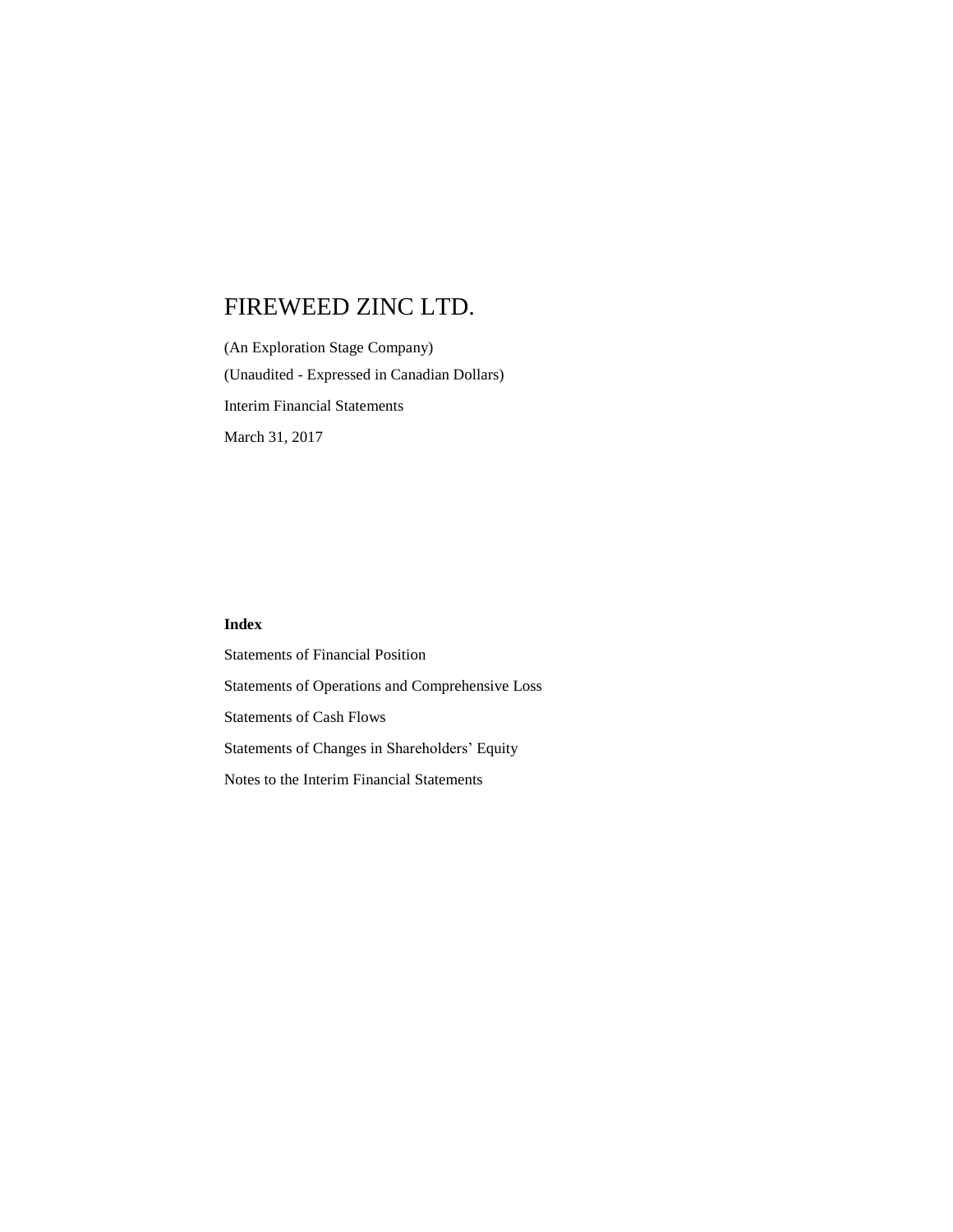## **Notice of non-review of interim financial statements**

The attached interim financial statements for the three month period ended March 31, 2017 have not been reviewed by the Company's auditors.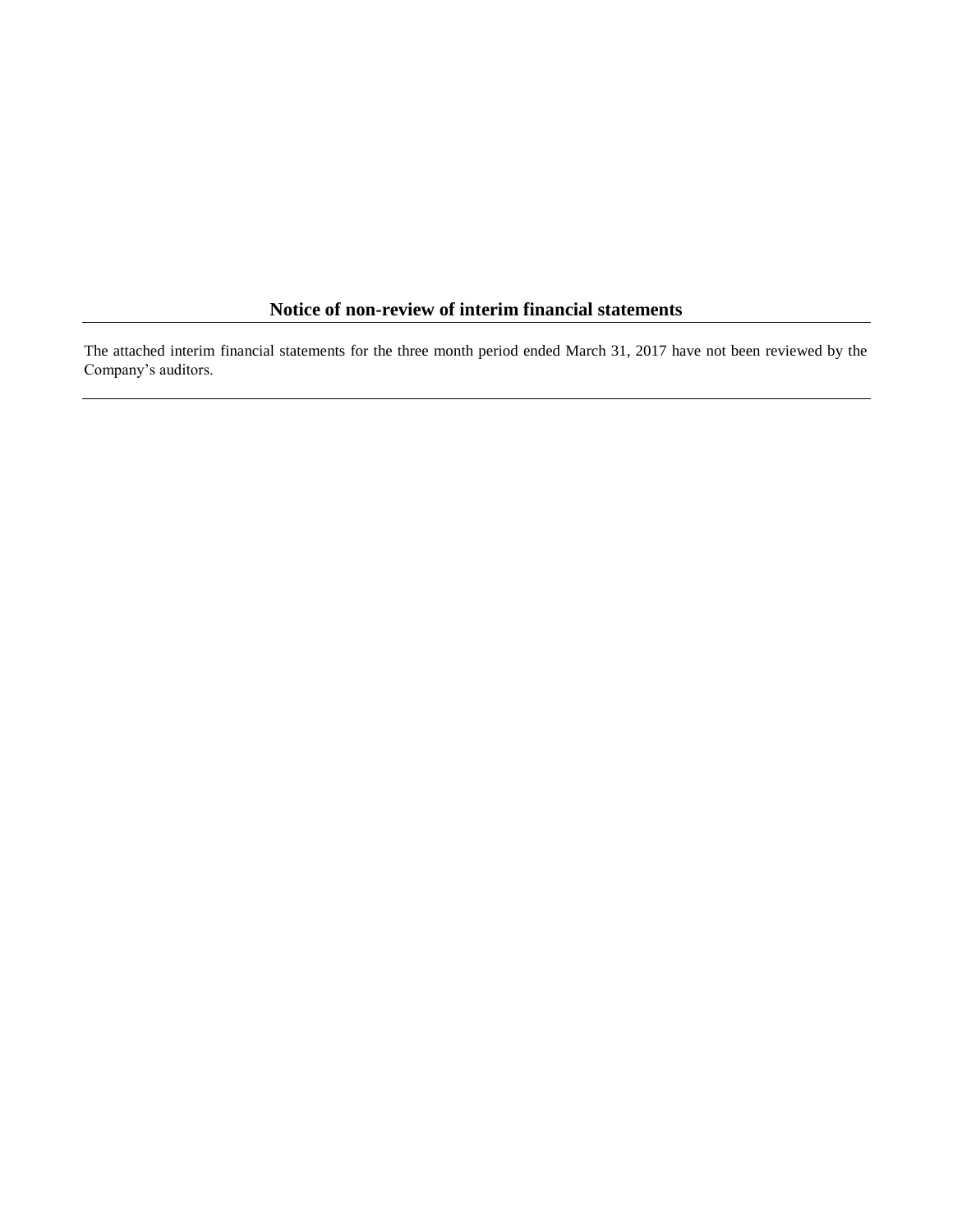Statements of Financial Position as at (Unaudited - Expressed in Canadian Dollars)

|                                                                                                                                 |      |              | March 31,                  | December 31,                    |
|---------------------------------------------------------------------------------------------------------------------------------|------|--------------|----------------------------|---------------------------------|
|                                                                                                                                 | Note |              | 2017                       | 2016                            |
| <b>Assets</b>                                                                                                                   |      |              |                            |                                 |
| Current assets:<br>Cash<br>Receivables<br>Prepaid expenses                                                                      |      | \$           | 493,689<br>8,087<br>24,450 | \$<br>72,214<br>4,013<br>1,950  |
|                                                                                                                                 |      |              | 526,226                    | 78,177                          |
| Exploration and evaluation assets                                                                                               | 4    |              | 128,502                    | 101,971                         |
|                                                                                                                                 |      | $\mathbb{S}$ | 654,728                    | \$<br>180,148                   |
| <b>Liabilities and Shareholders' Equity</b>                                                                                     |      |              |                            |                                 |
| Current liabilities:<br>Accounts payable and accrued liabilities                                                                | 5    | $\mathbb{S}$ | 26,915                     | \$<br>31,808                    |
| Shareholders' equity:<br>Capital stock<br>Subscriptions received in advance<br>Deficit                                          | 6    |              | 915,500<br>(287, 687)      | 270,500<br>80,000<br>(202, 160) |
|                                                                                                                                 |      |              | 627,813                    | 148,340                         |
|                                                                                                                                 |      | \$           | 654,728                    | \$<br>180,148                   |
| Nature and continuance of operations (Note 1)<br>Commitment (Note 11)<br>Subsequent events (Note 12)<br>On behalf of the Board: |      |              |                            |                                 |
| "Brandon Macdonald"<br>Director                                                                                                 |      |              | "George Gorzynski"         | Director                        |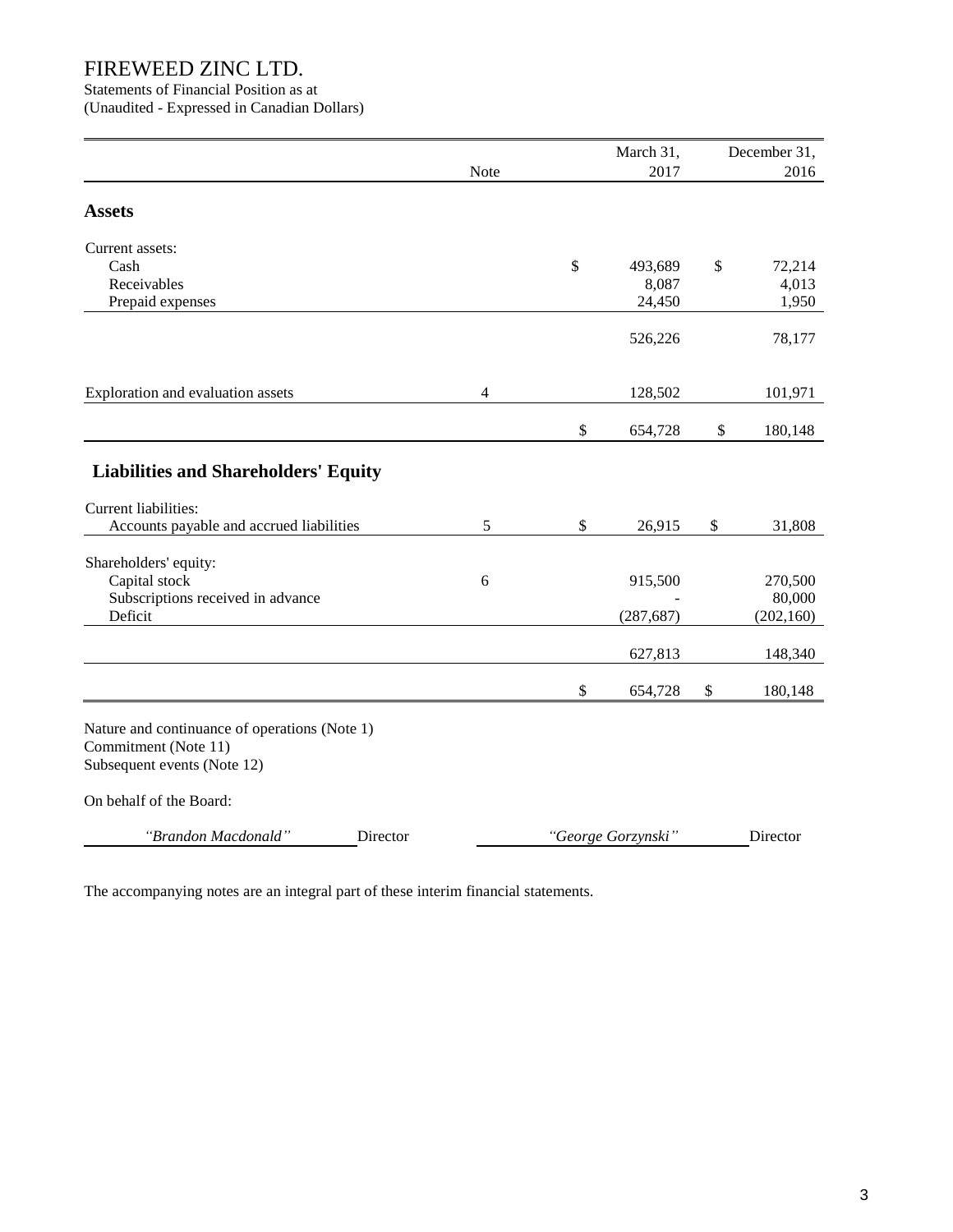Statements of Operations and Comprehensive Loss

(Unaudited - Expressed in Canadian Dollars)

|                                                                                |             | Three months<br>ended | Three months<br>ended |
|--------------------------------------------------------------------------------|-------------|-----------------------|-----------------------|
|                                                                                |             | March 31,             | March 31,             |
|                                                                                | <b>Note</b> | 2017                  | 2016                  |
| <b>Expenses</b>                                                                |             |                       |                       |
| Consulting fees                                                                | 7           | \$<br>31,250          | \$                    |
| Investor relations                                                             |             | 37,611<br>592         |                       |
| Office expenses<br><b>Professional Fees</b>                                    |             | 7,724                 |                       |
| Rent                                                                           |             | 5,850                 |                       |
| Transfer Agent & Filing Fees                                                   |             | 2,500                 |                       |
| Net loss for the period                                                        |             | (85,527)              |                       |
| Loss per share – basic and diluted                                             |             | \$<br>(0.01)          | \$                    |
| Weighted average number of<br>common shares outstanding<br>- basic and diluted |             | 8,527,333             | 3,200,000             |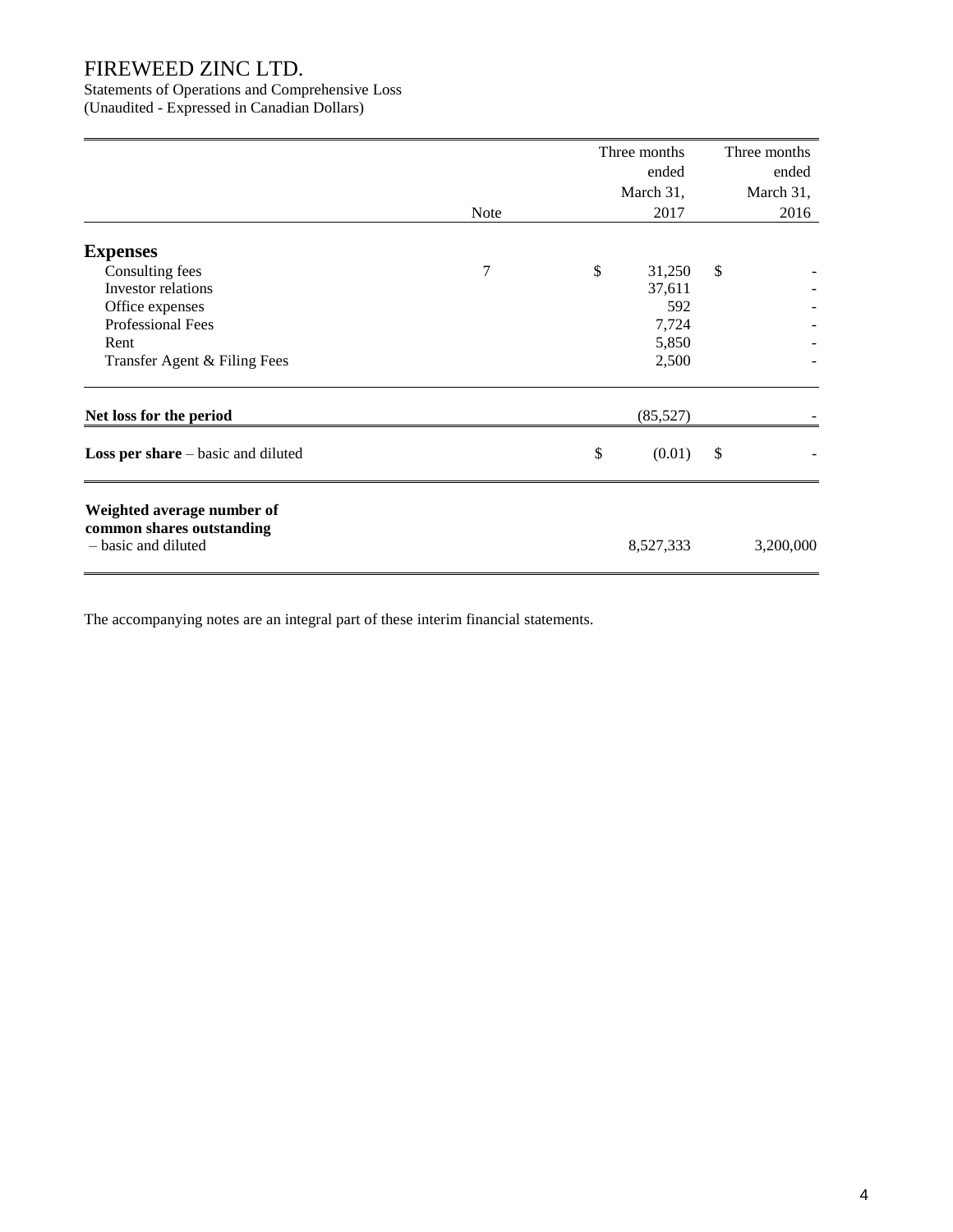Statements of Cash Flows

(Unaudited - Expressed in Canadian Dollars)

|                                                                      |                | Three months   | Three months |
|----------------------------------------------------------------------|----------------|----------------|--------------|
|                                                                      |                | ended          | ended        |
|                                                                      |                | March 31,      | March 31,    |
|                                                                      | Note           | 2017           | 2016         |
| OPERATING ACTIVITIES                                                 |                |                |              |
| Net loss for the period                                              |                | \$<br>(85,527) | \$           |
| Change in non-cash working capital items:                            |                |                |              |
| Receivables                                                          |                | (4,074)        |              |
| Prepaid expenses                                                     |                | (22,500)       |              |
| Accounts payable and accrued liabilities                             |                | (6,010)        |              |
|                                                                      |                | (118, 111)     |              |
| <b>INVESTING ACTIVITIES</b>                                          |                |                |              |
| Exploration and evaluation assets                                    | $\overline{4}$ | (25, 414)      |              |
|                                                                      |                | (25, 414)      |              |
| <b>FINANCING ACTIVITIES</b>                                          |                |                |              |
| Capital stock, net of issuance costs                                 | 6              | 565,000        |              |
|                                                                      |                | 565,000        |              |
| Increase in cash                                                     |                | 421,475        |              |
| Cash, beginning of the period                                        |                | 72,214         |              |
| Cash, end of the period                                              |                | \$<br>493,689  | \$           |
|                                                                      |                |                |              |
| Supplemental disclosures with respect to cash flows:                 |                |                |              |
| Supplemental Schedule of Non-Cash Investing and Financing Activities |                |                |              |
| Exploration and evaluation expenditures included in accounts payable |                | \$<br>1,292    | \$           |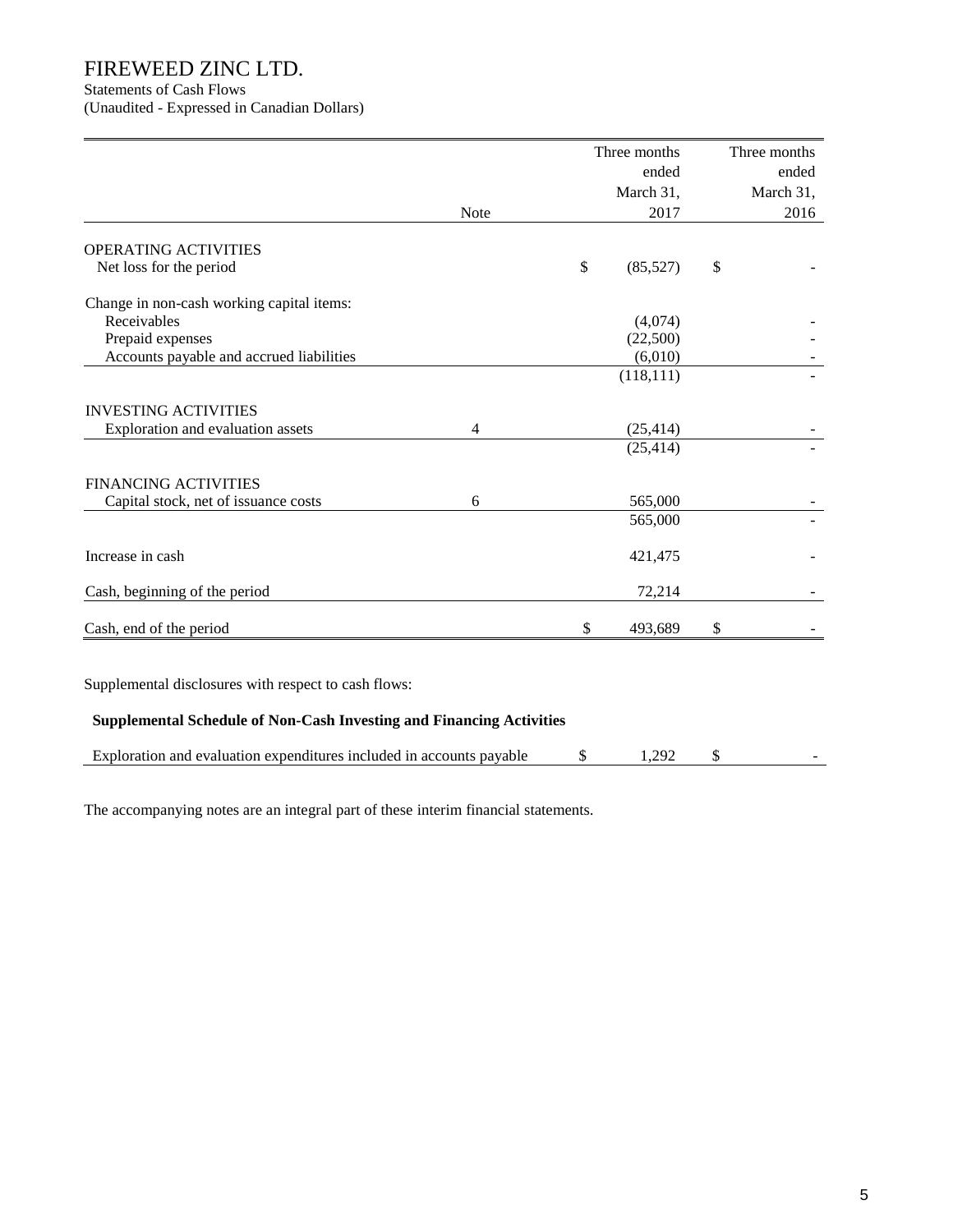## Statements of Changes in Shareholders' Equity

(Unaudited - Expressed in Canadian Dollars)

|                                     |             | Capital Stock |     |         |              |                              |                      |            |
|-------------------------------------|-------------|---------------|-----|---------|--------------|------------------------------|----------------------|------------|
|                                     |             |               |     |         |              | Subscriptions<br>received in |                      |            |
|                                     | <b>Note</b> | <b>Shares</b> |     | Amount  |              | advance                      | Deficit              | Total      |
| <b>Balance at December 31, 2015</b> |             | 3,200,000     | \$. | 800     |              |                              | \$<br>$(13,521)$ \$  | (12, 721)  |
| Issued for:<br>Shares surrendered   |             | (1,200,000)   |     | (300)   |              |                              |                      | (300)      |
| Seed financings                     | 6           | 3,700,000     |     | 270,000 |              |                              |                      | 270,000    |
| Subscriptions received in advance   | 6           |               |     |         |              | 80,000                       |                      | 80,000     |
| Loss for the year                   |             |               |     |         |              |                              | (188, 639)           | (188, 639) |
| <b>Balance at December 31, 2016</b> |             | 5,700,000     | S.  | 270,500 | S.           | 80,000                       | \$<br>$(202,160)$ \$ | 148,340    |
| Issued for:                         |             |               |     |         |              |                              |                      |            |
| Seed financings                     | 6           | 3,720,000     |     | 645,000 |              | (80,000)                     |                      | 565,000    |
| Loss for the period                 |             |               |     |         |              |                              | (85,527)             | (85,527)   |
| <b>Balance at March 31, 2017</b>    |             | 9,420,000     | \$  | 915,500 | <sup>S</sup> |                              | \$<br>$(287,687)$ \$ | 627,813    |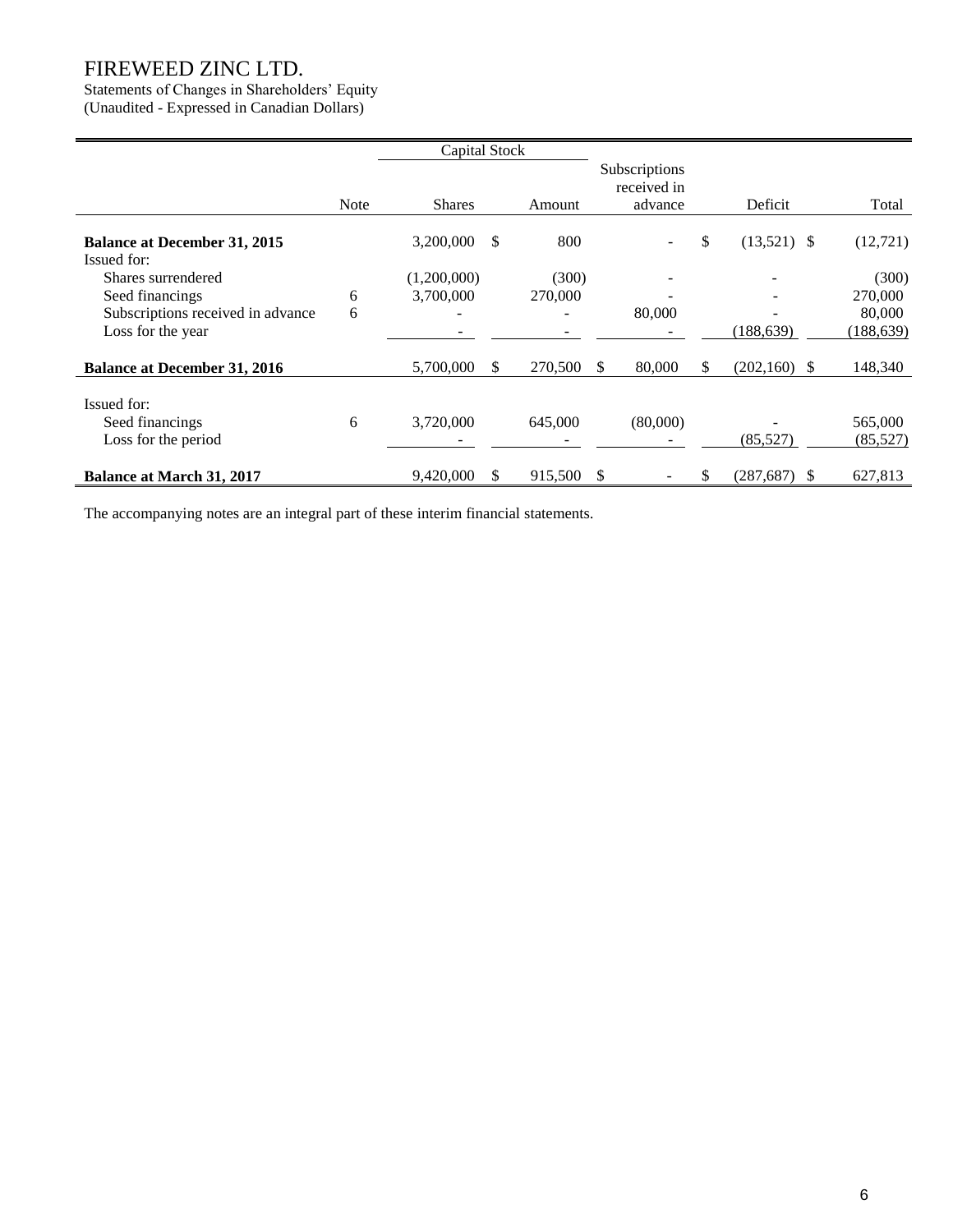#### **1. Nature and continuance of operations**

Fireweed Zinc Ltd. (the "Company") is a private company incorporated under the Business Corporations Act of the Yukon in Canada on October 20, 2015. The Company is a mineral exploration and development company and is engaged in the acquisition, exploration and development of mineral assets. Currently the Company has one project, the Tom Jason zinc-lead-silver property in Yukon.

The Company's head office and principal address is Suite 1020 – 800 West Pender Street, Vancouver, British Columbia, Canada V6C 2V6. The registered and records office is Suite 2900 – 595 Burrard Street, Vancouver, British Columbia, Canada V7X 1J5.

The Company's ability to continue operations is not assured and is dependent upon the ability of the Company to obtain necessary financing to meet the Company's liabilities and commitments as they become due and the ability to generate future profitable production or operations or obtain sufficient proceeds from the disposition thereof. The outcome of these matters cannot be predicted at this time. The interim financial statements do not include adjustments to amounts and classifications of assets and liabilities that might be necessary should the Company be unable to continue operations. With the capital raised during the quarter, management believes that the Company has sufficient working capital to maintain its operations and activities for the next fiscal year.

These interim financial statements are authorized for issue by the Board of Directors on May 11, 2017.

The interim financial statements of the Company have been prepared in accordance with International Financial Reporting Standards ("IFRS") as issued by the International Accounting Standards Board ("IASB") for interim information, specifically International Accounting Standards ("IAS") 34 - Interim Financial Reporting. In addition, the interim financial statements have been prepared using interpretations issued by the International Financial Reporting Interpretation Committee ("IFRIC") and the same accounting policies and methods of their application as the most recent annual financial statements of the Company. These interim financial statements do not include all disclosures normally provided in the annual financial statements and should be read in conjunction with the Company's audited financial statements for the year ended December 31, 2016. In management's opinion, all adjustments necessary for fair presentation have been included in these interim financial statements. Interim results are not necessarily indicative of the results expected for the year ended December 31, 2017.

## **2. Basis of presentation**

The interim financial statements have been prepared on a historical cost basis, except for financial instruments classified as fair value through profit and loss, which are stated at their fair value. All dollar amounts presented are in Canadian dollars unless otherwise specified. In addition, the interim financial statements have been prepared using the accrual basis of accounting, except for cash flow information.

#### **3. Significant accounting policies**

#### **New standards and interpretations not yet adopted**

Certain new standards, interpretations, amendments and improvements to existing standards were issued by the IASB or IFRIC that are mandatory for future accounting periods. The following have not yet been adopted by the Company and are being evaluated to determine their impact.

- IFRS 9: New standard that replaced IAS 39 for classification and measurement, tentatively effective for annual periods beginning on or after January 1, 2018.
- IFRS 16, Leases: New standard to establish principles for recognition, measurement, presentation and disclosure of leases with an impact on lessee accounting, effective for annual periods beginning on or after January 1, 2019.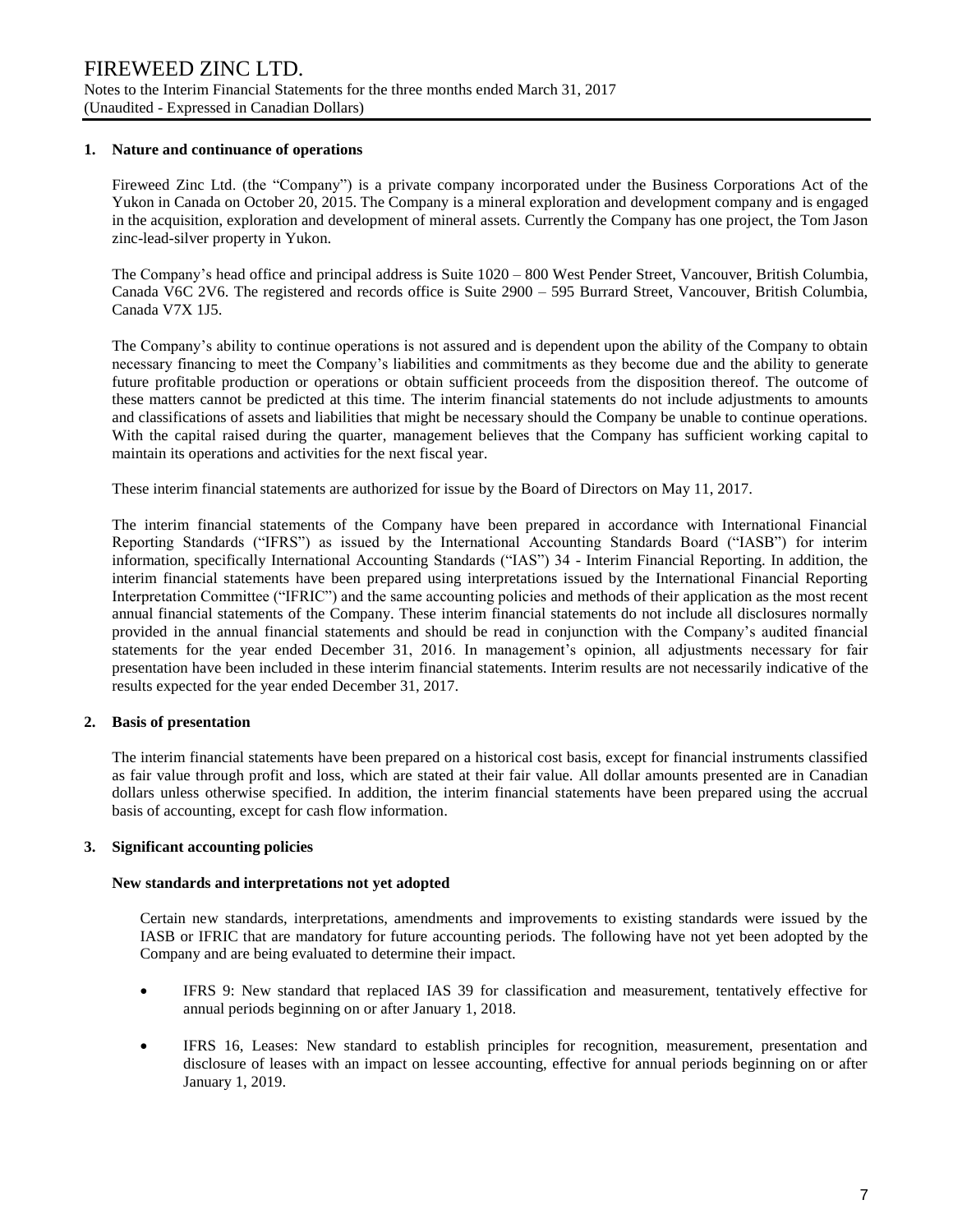Notes to the Interim Financial Statements for the three months ended March 31, 2017 (Unaudited - Expressed in Canadian Dollars)

### **4. Exploration and evaluation assets**

| <b>Tom Jason</b><br>(Yukon, Canada) | <b>Note</b> | March 31,<br>2017 | December 31,<br>2016 |
|-------------------------------------|-------------|-------------------|----------------------|
| Acquisition costs:                  |             |                   |                      |
| Opening balance                     |             | \$<br>100,000     | \$                   |
| Additions during the period:        |             |                   |                      |
| Cash payments                       |             |                   | 100,000              |
| Total acquisition costs             |             | 100,000           | 100,000              |
| Exploration costs:                  |             |                   |                      |
| Opening balance                     |             | 1,971             |                      |
| Additions during the period:        |             |                   |                      |
| Geological consulting               | 7           | 21,051            | 1,971                |
| Travel & support                    |             | 152               |                      |
| Legal & other                       |             | 5,328             |                      |
| Total exploration costs             |             | 28,502            | 1,971                |
| <b>Ending balance</b>               |             | \$<br>128,502     | \$<br>101,971        |

#### Tom Jason, Yukon, Canada

On December 14, 2016, the Company entered into a two year option agreement with Hudbay Minerals Inc. ("Hudbay") whereby the Company can acquire a 100% interest in the Tom Jason zinc-lead-silver property by paying \$1,000,000 in cash, issuing such quantity of common shares in the capital of the Company as is equal to 15% of its then issued and outstanding shares on a fully diluted basis but excluding shares issued for projects other than Tom Jason, and incurring exploration expenditures of \$1,000,000 over two years or a prorated lesser amount if the option is exercised earlier than two years. These terms are summarized as follows:

| <b>Due Date</b>                                            | Cash              | <b>Common shares</b>                 | <b>Cumulative</b><br>exploration<br>expenditures |
|------------------------------------------------------------|-------------------|--------------------------------------|--------------------------------------------------|
| December 14, $2016$                                        | $$100,000$ (paid) | -                                    |                                                  |
| December 14, 2017                                          |                   |                                      | 250,000                                          |
| Earlier of the Company's IPO<br>and exercise of the option | \$150,000         |                                      |                                                  |
| Exercise of the option                                     | \$750,000         | 15% of issued and outstanding shares | \$1,000,000                                      |

Upon exercise of the option, the Company will assume a pre-existing 3% net smelter royalty ("NSR") on the Jason claims to third parties but will then have the right to purchase at any time, 1.5% of the NSR for \$1,250,000 and the remaining 1.5% NSR for \$4,000,000. The Tom claims are not encumbered by any underlying royalties.

## **5. Accounts payable and accrued liabilities**

Accounts payable and accrued liabilities mainly consist of payables to directors for expenses reimbursement and accrued liabilities for audit fees and corporate tax return services. The breakdowns of accounts payable and accrued liabilities are as follows:

|                            | <b>Note</b> | March 31, |   | December 31,             |
|----------------------------|-------------|-----------|---|--------------------------|
|                            |             | 2017      |   | 2016                     |
| Payable to directors       | −           | 8,323     | Φ | 14,308                   |
| Payable to vendors         |             | 1,092     |   | $\overline{\phantom{a}}$ |
| <b>Accrued liabilities</b> |             | 17,500    |   | 17,500                   |
|                            |             | 26,915    |   | 31,808                   |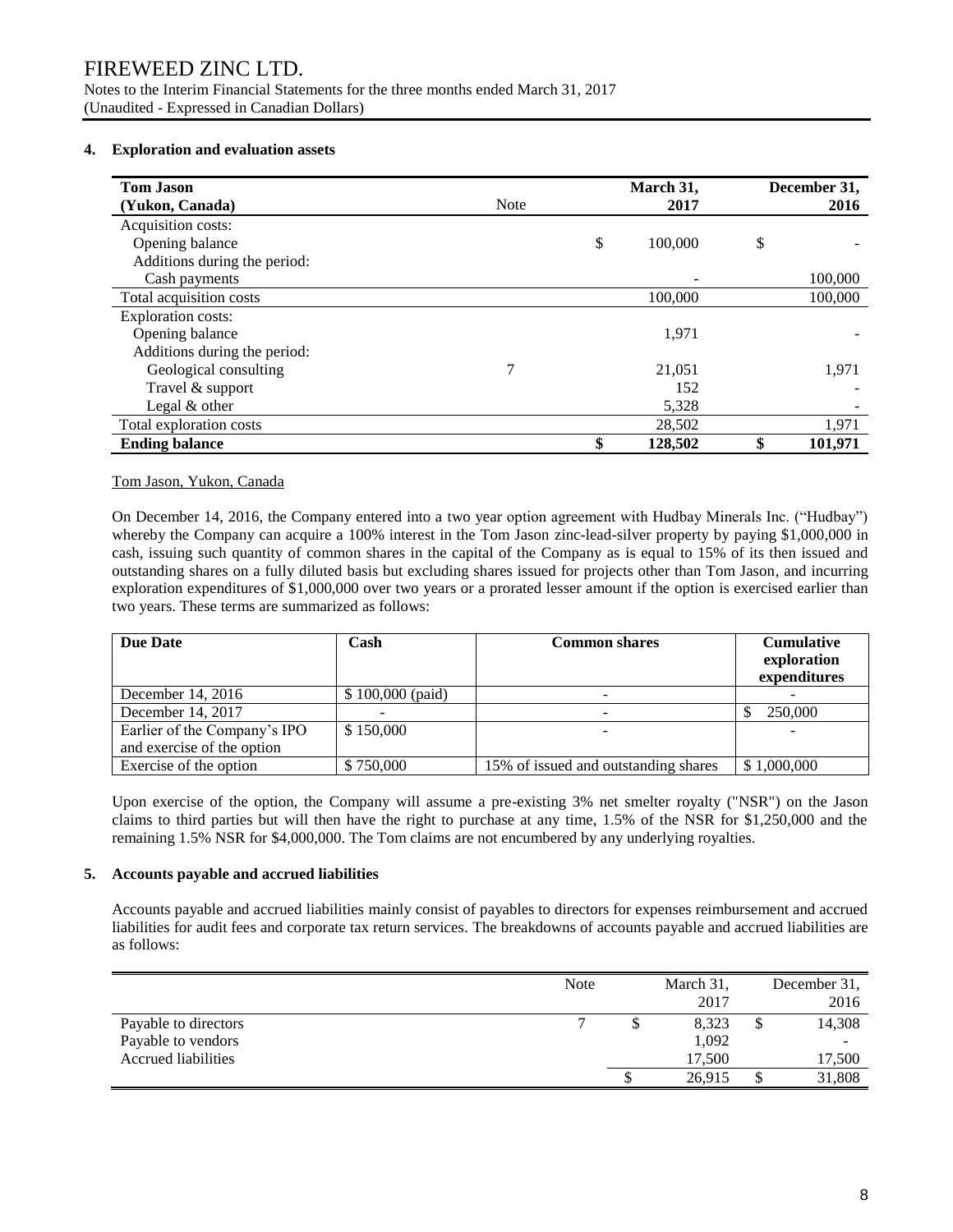## **6. Capital stock**

The authorized capital stock of the Company consists of an unlimited number of common shares without nominal or par value.

## **Issued and outstanding**

### Transactions for the period ended March 31, 2017

On January 5, 2017, 1,900,000 common shares were issued at \$0.10 per share for gross proceeds of \$190,000 upon closing of second tranche of \$0.10 seed financings. Of the \$190,000, \$80,000 was received in advance and included in subscriptions received in advance as at December 31, 2016.

On February 6, 2017, 1,680,000 common shares were issued at \$0.25 per share for gross proceeds of \$420,000.

On March 3, 2017, 140,000 common shares were issued at \$0.25 per share for gross proceeds of \$35,000.

#### Transactions for the year ended December 31, 2016

On September 20, 2016, 1,200,000 of incorporation shares with a value of \$300 were surrendered and returned back to the Company.

On October 24, 2016, 2,000,000 common shares were issued at \$0.01 per share for gross proceeds of \$20,000. In connection with the issuance, share-based compensation of \$100,000 was recorded in profit and loss to reflect the fair value of the shares.

On October 25, 2016, 500,000 common shares were issued at \$0.06 per share for gross proceeds of \$30,000.

On December 12, 2016, 1,200,000 common shares were issued at \$0.10 per share for gross proceeds of \$120,000.

As at December 31, 2016, share subscriptions of \$80,000 for 800,000 common shares were received in advance for the second tranche of \$0.10 seed financings, which was closed on January 5, 2017 subsequent to the year-end.

## **Stock options**

On February 8, 2017, the Company adopted a stock option plan ("the Plan") whereby it can grant options to directors, officers, employees, and technical consultants of the Company. The maximum numbers of shares that may be reserved for issuance under the Plan is limited to 10% of the issued common shares of the Company at any time and are exercisable within a maximum of ten (10) years. The vesting period for all options is at the discretion of the directors. The exercise price will be set by the directors at the time of grant and cannot be less than the discounted market price of the Company's common shares.

As at March 31, 2017, the Company had no stock options outstanding (December 31, 2016 – nil).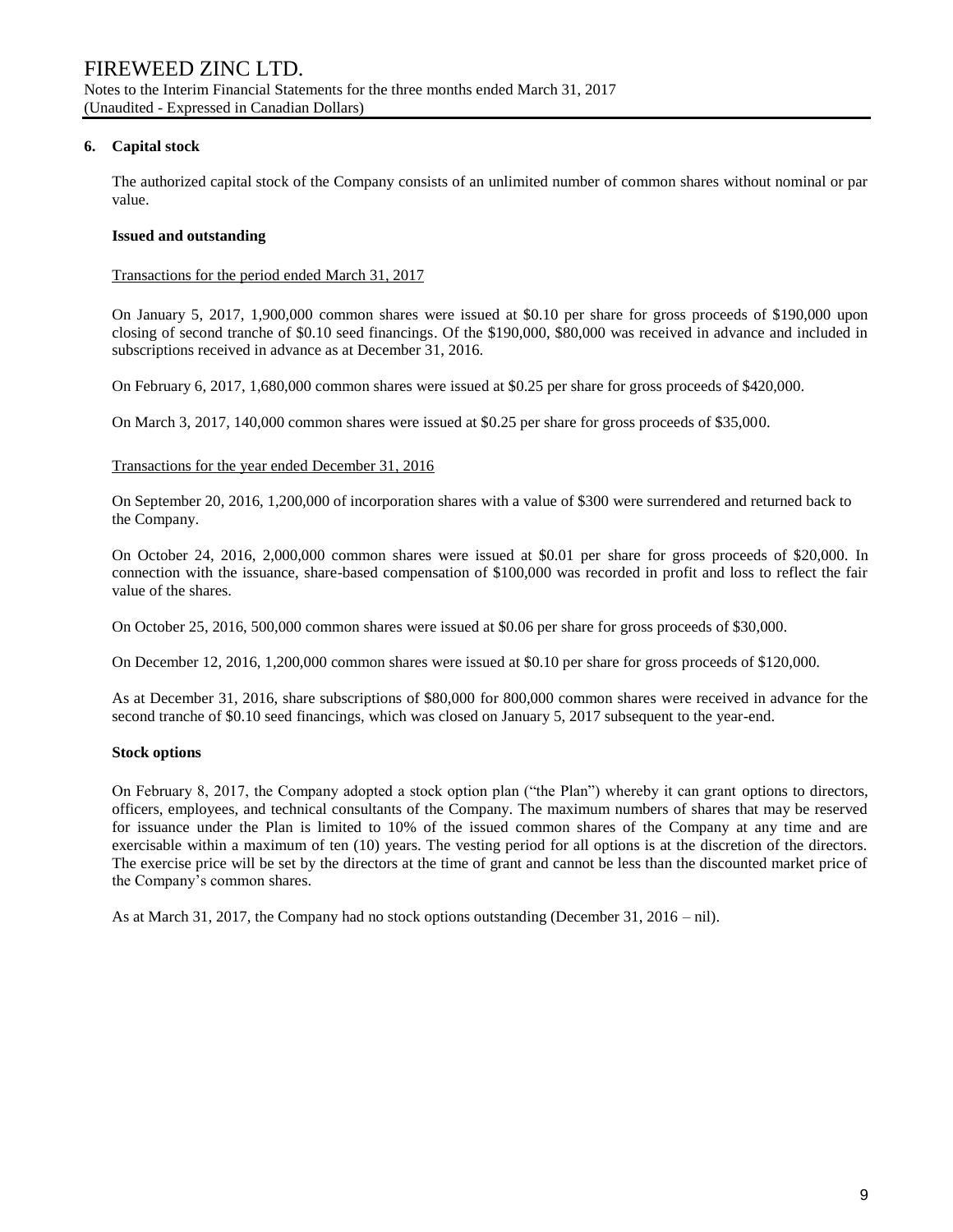### **7. Related party transactions**

Key management personnel include those persons having authority and responsibility for planning, directing and controlling the activities of the Company as a whole. The Company has determined that key management personnel consist of executive and non-executive members of the Company's Board of Directors and corporate officers.

Compensation of key management was as follows:

|                                   |   | Three months | Three months             |
|-----------------------------------|---|--------------|--------------------------|
|                                   |   | ended        | ended                    |
|                                   |   | March 31,    | March 31,                |
|                                   |   | 2017         | 2016                     |
| Brandon Macdonald, Director & CEO | Ф | 22,500       | \$                       |
|                                   |   | 22,500       | $\overline{\phantom{a}}$ |

The remuneration of key management personnel during the three months ended March 31, 2017 was \$22,500 (2016 - \$nil), where \$15,000 was expensed to consulting fees and \$7,500 was capitalized to exploration and evaluation assets. As at March 31, 2017, \$8,323 (December 31, 2016 - \$14,308) owing to key management was included in accounts payable and accrued liabilities for expense reimbursements. These payables are unsecured, non-interest bearing and are expected to be repaid under normal trade terms.

## **8. Segmented information**

The Company operates in one reportable segment, being the acquisition, exploration and development of mineral projects. All of the Company's operations are within the mineral exploration sector in Canada.

## **9. Capital management**

The Company manages its capital structure and makes adjustments to it, based on the funds available to the Company, in order to support the acquisition, exploration and development of exploration and evaluation assets. In the management of capital, the Company includes components of shareholders' equity. The Board of Directors does not establish quantitative return on capital criteria for management, but rather relies on the expertise of the Company's management to sustain future development of the business. The properties in which the Company currently has an interest are in the exploration stage; as such the Company is dependent on external financing to fund activities. In order to carry out planned exploration and pay for administrative costs, the Company will spend its existing working capital and raise additional funds as needed. The Company will continue to assess new properties and seek to acquire an interest in additional properties if it feels there is sufficient geologic or economic potential and if it has or feels it can raise adequate financial resources to do so.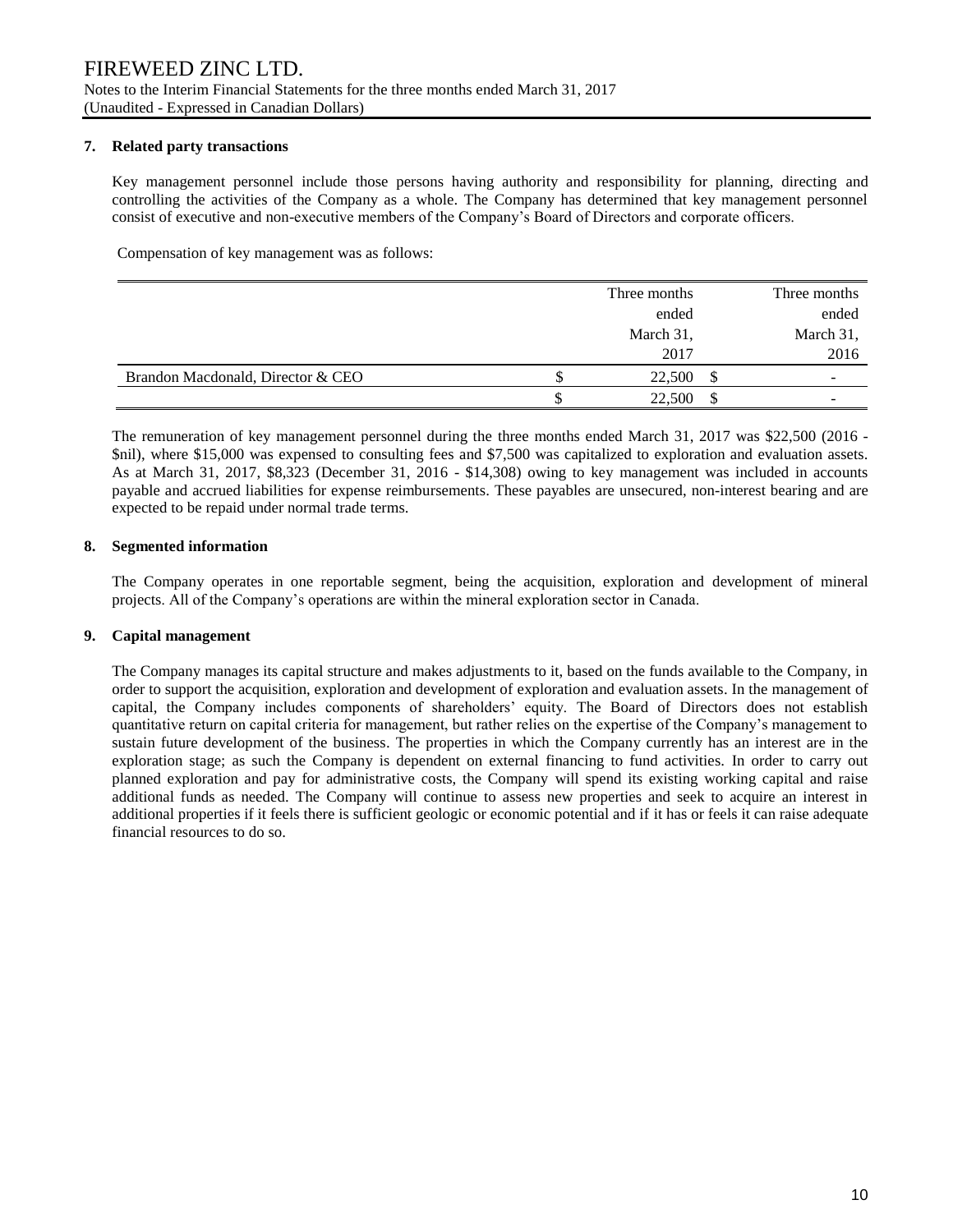#### **10. Financial instruments**

Financial instruments measured at fair value are classified into one of three levels in the fair value hierarchy according to the relative reliability of the inputs used to estimate the fair values. The three levels of the fair value hierarchy are:

- Level 1 Unadjusted quoted prices in active markets for identical assets or liabilities;
- Level 2 Inputs other than quoted prices that are observable for the asset or liability either directly or indirectly; and
- Level 3 Inputs that are not based on observable market data.

The fair value of the Company's receivables, and accounts payable and accrued liabilities approximate carrying value, which is the amount recorded on the statements of financial position. The fair value of the Company's other financial instruments, cash, under the fair value hierarchy are based on level 1 quoted prices in active markets for identical assets and liabilities.

The Company's risk exposures and the impact on the Company's financial instruments are summarized below:

#### *Credit risk*

Credit risk is the risk of loss associated with a counterparty's inability to fulfill its payment obligations. Receivables consist of GST recoverable amounts from the Federal Government of Canada. The Company believes its exposure to credit risk is equal to the carrying value of this balance.

## *Liquidity risk*

The Company's approach to managing liquidity risk is to ensure that it will have sufficient liquidity to meet liabilities when due. As at March 31, 2017, the Company had a cash balance of \$493,689 (December 31, 2016 - \$72,214) to settle current liabilities of \$26,915 (December 31, 2016 - \$31,808). The Company believes it has sufficient funds to meet its current liabilities as they become due.

The Company is dependent on obtaining regular financings in order to continue as a going concern. Despite previous success in acquiring these financings, there is no guarantee of obtaining future financings.

#### *Interest rate risk*

The Company has non-interest bearing cash balances and is not at risk to fluctuating interest rates.

#### *Price risk*

The Company is exposed to price risk with respect to commodity and equity prices. Equity price risk is defined as the potential adverse impact on the Company's earnings due to movements in individual equity prices or general movements in the level of the stock market. Commodity price risk is defined as the potential adverse impact on profit or loss and economic value due to commodity price movements and volatilities. The Company closely monitors commodity prices of resources, individual equity movements, and the stock market to determine the appropriate course of action to be taken by the Company.

#### *Foreign currency risk*

The Company operates predominately in Canada and is not exposed to any significant foreign currency risk.